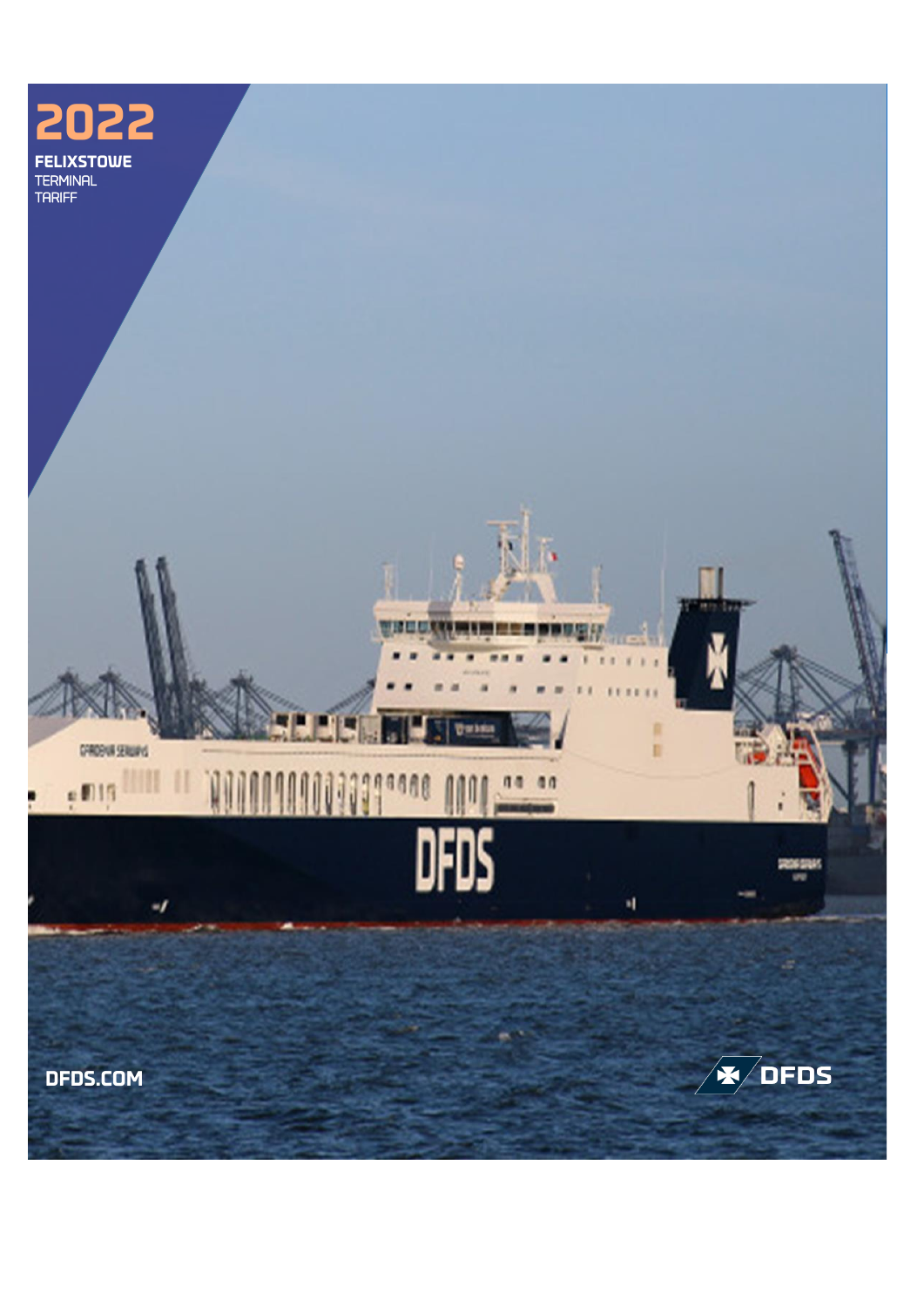# **TERMINAL OPENING HOURS**

## **TRAILERS**

| 24 hours a day / 7 days a week | Unless |
|--------------------------------|--------|
| notified otherwise             |        |
| eg Christmas/New Year          |        |
|                                |        |

# **SECTION 1 - QUAY STANDAGE (Unaccompanied units)**

**Export units** are deemed as available for shipment from receipt at the quay with no free days applicable. Units which are delivered to quay but are later found to be operationally unsound and subsequently fail shipment through no fault of DFDS shall be subject to quay rental fom the original planned date of shipment.

**Import Units** Free period for import units that are shipped as unaccompanied units on DFDS vessels - First 72 hours free after being discharged from the vessel.

| Unit length                                                                                                         |        | >96hrs and for each<br>>72 hrs - 96 hrs additional 24 hrs or part<br>thereof |
|---------------------------------------------------------------------------------------------------------------------|--------|------------------------------------------------------------------------------|
| < 7.5 <sub>m</sub>                                                                                                  | £15.00 | +£15.00                                                                      |
| < 15m                                                                                                               | £30.00 | $+£30.00$                                                                    |
| 72 hrs x Free + 1 (24 hrs) x £30 + 1 (24 hrs) x £60 + 1 (24 hrs) x £90 +1 (24 hrs) x £120 +1 (24 hrs) x £150 = £450 |        |                                                                              |

### Examples for charges <15m

| On the terminal | 0 to 72 hrs   |       | 72 to 96 hrs | 96 to 120 hrs |        | 120 to 144 hrs |        | 144 to 168 hrs |        | 168 to 192 hrs |        |           |
|-----------------|---------------|-------|--------------|---------------|--------|----------------|--------|----------------|--------|----------------|--------|-----------|
|                 |               | GBP   |              | GBP           |        | <b>GBP</b>     |        | GBP            |        | GBP            |        |           |
|                 |               | 30/24 |              | 30+30/24      |        | 60+30/24       |        | $90 + 30/24$   |        | 120+30/24      |        | Charge to |
| Hrs             | Charge in GBP | hrs   | charge       | hrs           | charge | hrs            | charge | hrs            | charge | hrs            | charge | customer  |
| $0 - 72$ hrs    | O             |       |              |               |        |                |        |                |        |                |        | 0.00      |
| $72 - 96$ hrs.  | $\Box$        |       | 30.00        |               |        |                |        |                |        |                |        | 30.00     |
| $96 - 120$ hrs  | $\Box$        |       | 30.00        |               | 60.00  |                |        |                |        |                |        | 90.00     |
| 120 - 144 hrs   | $\Box$        |       | 30.00        |               | 60.00  |                | 90.00  |                |        |                |        | 180.00    |
| 144 - 168 hrs   | $\Box$        |       | 30.00        |               | 60.00  |                | 90.00  |                | 120.00 |                |        | 300.00    |
| 168 - 192hrs    | $\Box$        |       | 30.00        |               | 60.00  |                | 90.00  |                | 120.00 |                | 150.00 | 450.00    |

# > 15m or excess width - Rates on application

#### **STORAGE**

Storage 'ex-road'/Frustrated Exports/Frustrated Imports have no free period before quay rental commences; the following storage charges will be applicable per calendar day of part thereof from arrival at the gate to departure to road:

| Unit length                                  | <24hrs | >24hrs and for each<br>additional 24 hrs or part<br>thereof |
|----------------------------------------------|--------|-------------------------------------------------------------|
| < 7.5m                                       | £15.00 | $+£15.00$                                                   |
| < 15m                                        | £30.00 | $+£30.00$                                                   |
| > 15m or excess width - Rates on application |        |                                                             |

### **92 shed standage (If available)**

First 72 hours : £35.00 per each 24 hours period or part thereof After 72 hours: £70.00 per each 24 hour period or part thereof

### **SECTION 2 - CARGO HANDLING**

| Felixstowe Trailer Transhipment                                                                               | Full trailer<br>Per pallet | On application<br>On application |
|---------------------------------------------------------------------------------------------------------------|----------------------------|----------------------------------|
| Felixstowe DFDS warehousemen and fitters: 24/7<br>Mon 07:00 to Sat 14:00. Thereafter Sat & Sun 18:00 to 23:59 |                            |                                  |
| Storage following re-stow/repair                                                                              |                            |                                  |

If collected within 24hrs of completion of job, no charge. NB: If completed on a Friday, the weekend is free up to 23:59 Sunday 24 hours to 48 hours from completion **E25.00** Fixed charge 48 hours to 72 hours after completion £35.00 per 24 hour period or part thereof 72 hours onwards £70.00 per 24 hour period or part thereof Any devanned Pallets are suybject to storage. Rates available upon request